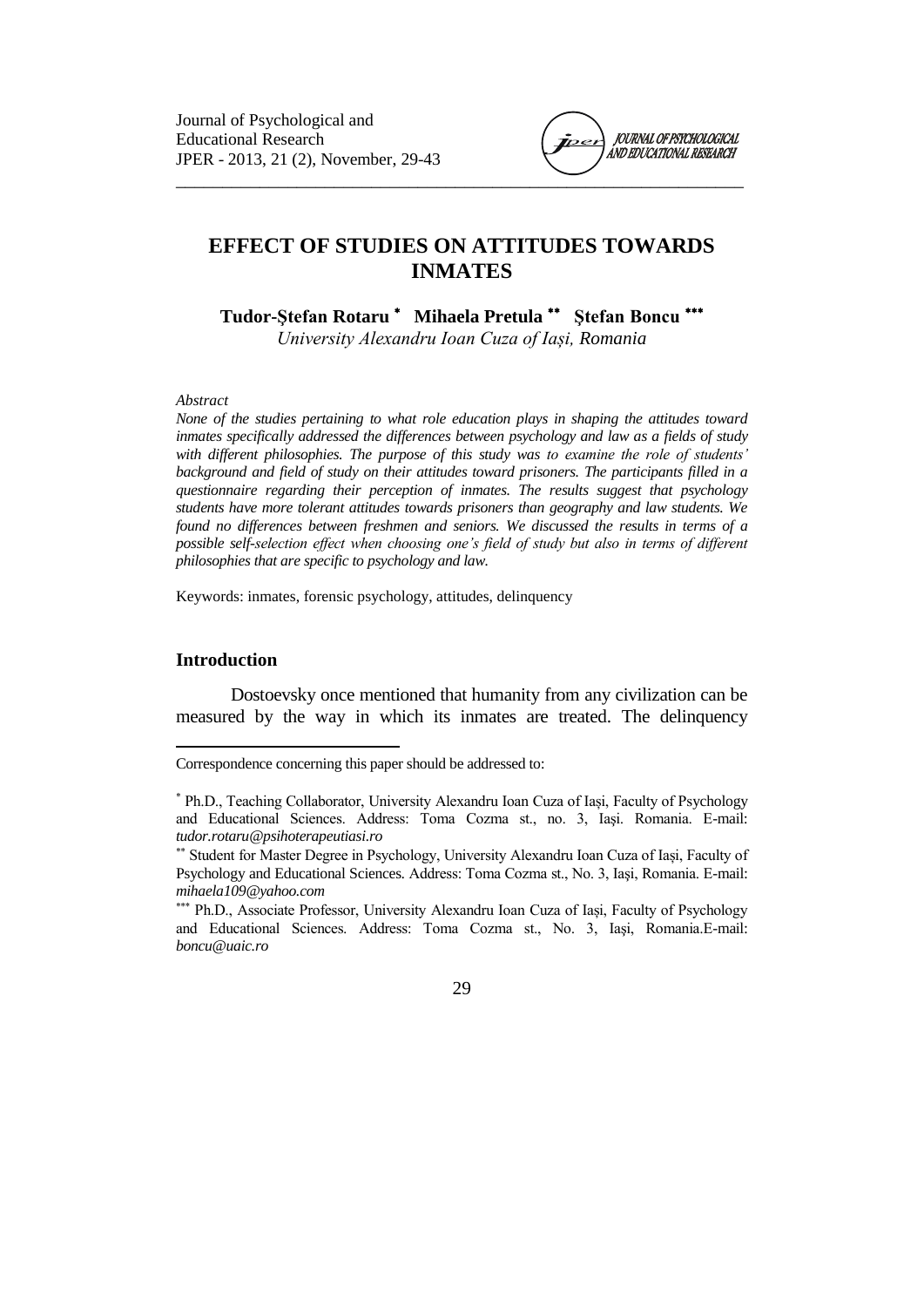phenomenon is an essential topic for psychology and law in building a better society. A first step in investigating this contemporary reality may be to measure the attitudes of those who will interact with it. Psychology and law students can be considered future practitioners who will interact with inmates along their careers. The purpose of this study is to verify in which way the field of bachelor studies, chosen by an individual, influences his/her attitude toward inmates.

The interaction between psychology and law in investigating inmates and their integration is complex and difficult. For instance, the statistics of criminality signify a delinquency phenomenon for the attorney, while for the psychologist they represent moral realities, social inequities, conducts, aspirations and human failures. For such reasons the present paper tries to investigate psychology and law students regarding their attitudes toward inmates. The purpose of this paper is to highlight differences in how future psychologists and future lawyers think about inmates. These conclusions may contribute to understanding and improving the social reality of inmates, mainly because it could suggest the need for greater involvement from the field of psychology in the legal area.

### *The role of education in the attitude formation*

The process involved in the attitude formation depends on the kind of education we received. Some studies show that people who were raised by religious parents are more conservative in adulthood, regarding moral attitudes (towards abortion, premarital relationships) than those who were raised by parents who do not belong to any religious affiliation (Sheepers, Te Grotenhuis, & Van Der Slik, 2002). The same authors explain that the educational system is an important factor that contributes to the cognitive, moral and personal development of the human being. Research in this area that investigates the interaction between education and attitudes assumes that better educated people (in formative institutions) have more liberal views regarding different issues than people less educated. Other authors argue that the apparent liberalism of those with a better education is superficial. Arguably, it extends only to abstract principles and not to specific policies. Frederick (1985) investigated some national surveys from America and used the attitude toward anti-Semitism, as a dependent variable. He concluded that those with a better education didn't appear to be less anti-Semitic than those with poorer education. Other studies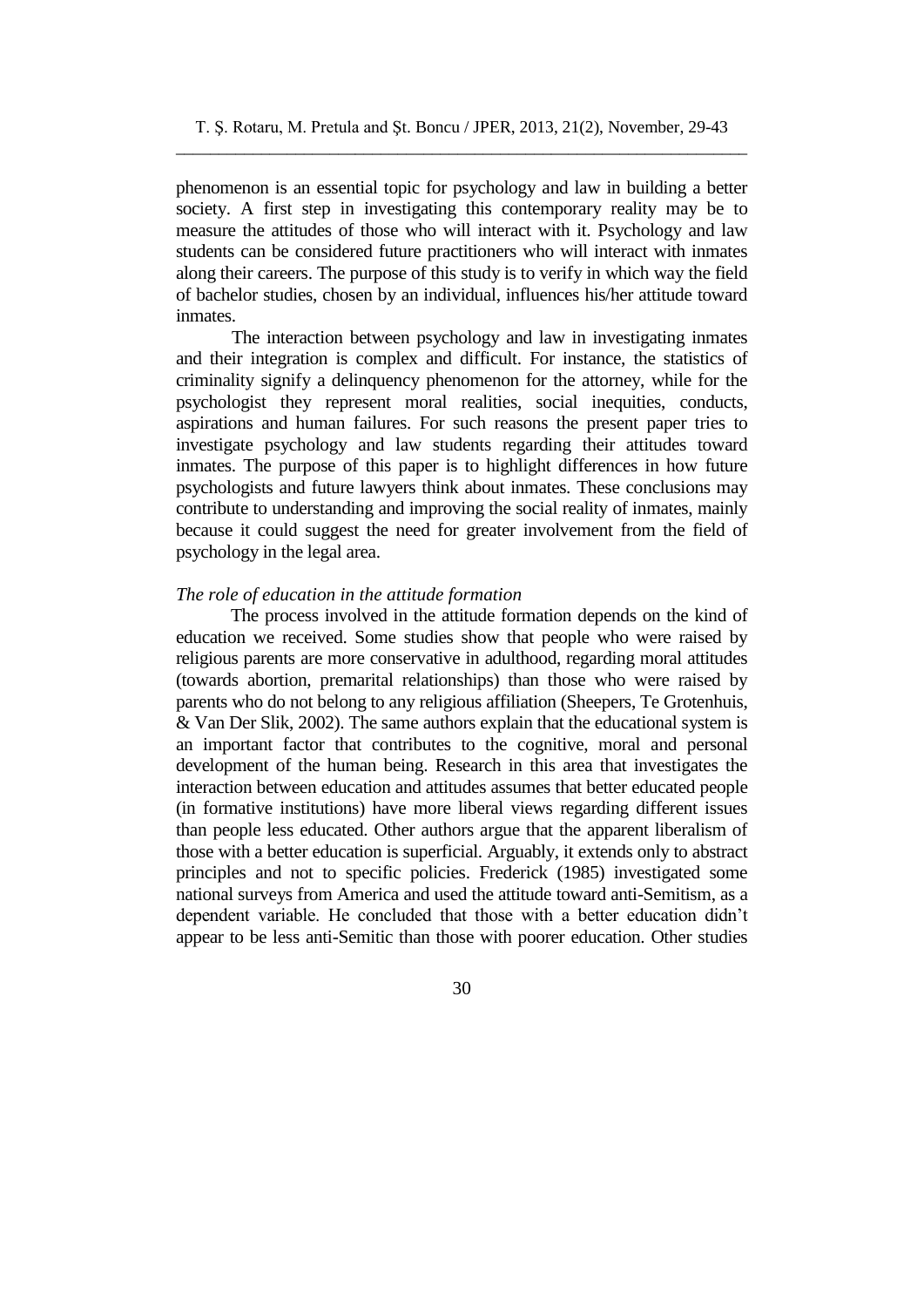show that the less educated people change their attitudes more often than the ones who have a better education (Visser & Krosnick, 1998).

Such data suggests that the formal educational system is the main instrument used by a society for sharing its ideology. What is learned in schools is passed on in the world as ideas, values and attitudes. This is the reason why we expect different fields of studies to influence differently the attitude students have on those punished by society for trespassing law. Studies represent the first basis which, ideologically, creates differences in how lawyers and psychologist think about delinquency. For further investigation on this topic we will take into account two areas of studies: psychology and law. We analyze the way in which the information received during the experience of formal learning influences a student or practitioner's attitude toward inmates.

### *Attitudes of Psychology and Law students and practitioners*

On the surface it would seem as if law and psychology share common concerns in that they both try to understand and predict human behavior. However, beyond this common focus, closer inspection would seem to reveal that the two disciplines appear to diverge at the levels of values, basic premises, models, approaches, criteria of explanation and methods (Clifford, 1995). In this paper we will focus specifically on the values and attitudes that are formed within the bachelor studies of each domain.

One of the most important divergent factors between Psychology and Law refers to the philosophical view upon human behavior. The psychologist believes to some degree in determinism (or causality), whereas the lawyer believes in freewill. Thus, while the psychologist tends to talk in terms of *causes* of behavior, the lawyer talks in terms of *reasons for* behavior. The law conceives that people are freely and consciously controlling their own behavior, choosing their actions and thus taking responsibility for them (Clifford, 1995). Psychologists take into account the fact that people act under different influences which can be intrinsic as well as extrinsic. For example, they consider genetic predispositions, quality of education received from parents, and some other factors.

Fewer studies have investigated the attitudes of law and psychology students or practitioners. De Wolfe (1974) compared responses of law students with those of undergraduates and mental health professionals when it came to applying the "mental illness" label to various types of behavioral acts. The data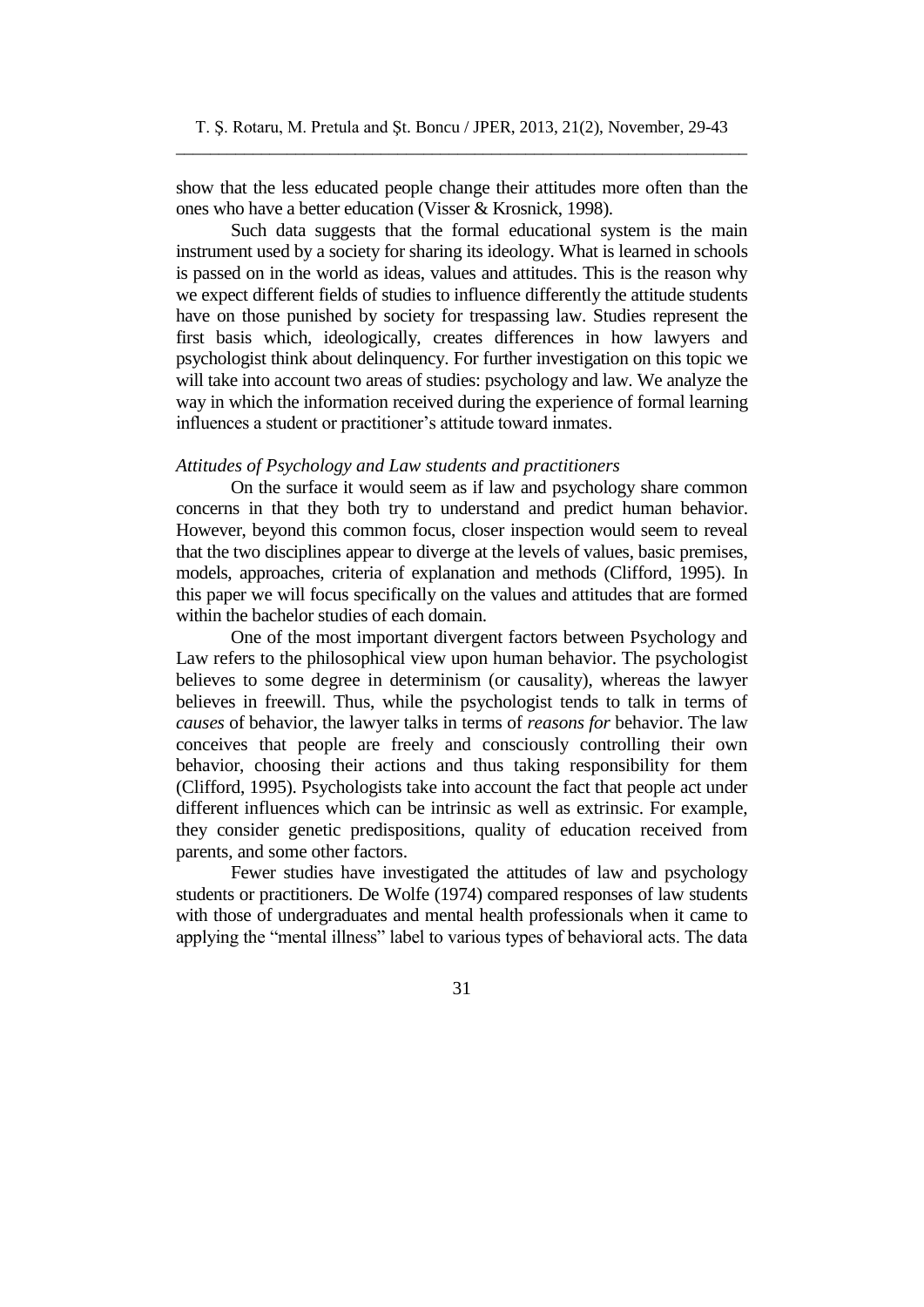indicated that law students tended to apply the label more narrowly than undergraduates and much more narrowly than mental health professionals. These findings seem to indicate that the attitudes of lawyers are related to the amount of information they have about certain topics (Yuker, 1986).

Elger (2005) investigated the attitudes of law and psychology students toward the use of genetic testing in order to detect criminal behavior. The results suggest that there are no differences between the attitudes of students from both areas of study. Students have a critical view of this practice for the same reasons: they are influenced by the belief that criminal behavior cannot be influenced only by genetic predispositions and that this genetic determinism cannot be measured accurately by genetic testing. To a lesser degree, students' attitudes seemed to have been influenced by the idea that criminal behavior is not a self-explained behavior but is caused by societal norms that vary over time (Elger, 2005). These findings do not draw specific and pertinent conclusions. Therefore, the purpose of this paper is to investigate the attitudes of psychology and law students toward inmates.

### *Attitudes toward inmates – common and different aspects of studies*

There are various studies involving attitudes toward inmates which, indeed, suggest that this is an important element of and for society. Historically, public representations of the "criminal" seem to reflect certain ambivalence toward perpetrators of criminal activity. During certain societal periods, some criminals have been considered innovators and heroes than villains. Consequently, rates of imprisonment have declined accordingly. Other times, largely due to the social construction by agents of a normative order, the criminal becomes the villain, a "public enemy", and becomes morally repugnant to authority and the public alike. Not surprisingly, at such times the use of imprisonment as punishment rises. As such, from a sociological perspective, it seems reasonable to assume that public attitudes toward crime and justice may reflect the socio-economic dynamics of a given culture (Wood & Viki, 2004). The literature in this field approaches the investigation of attitudes toward prisoners when it comes to their interaction with various variables including gender, age, education, the ideological beliefs of the respondent, type of offense etc. The present paper will exhibit the conclusions regarding age, education and ideological beliefs, which are included in our hypothesis.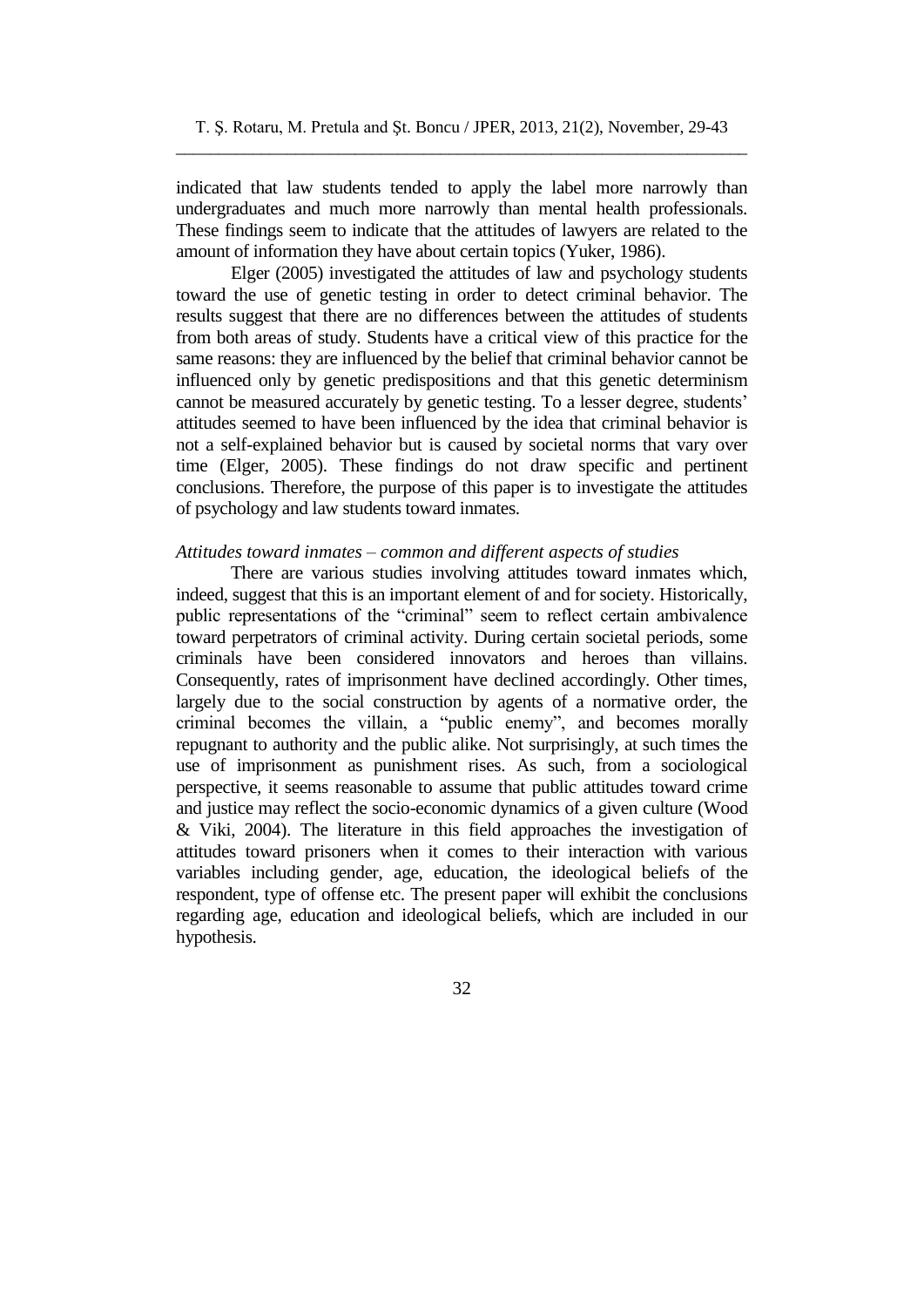### T. Ş. Rotaru, M. Pretula and Şt. Boncu / JPER, 2013, 21(2), November, 29-43 \_\_\_\_\_\_\_\_\_\_\_\_\_\_\_\_\_\_\_\_\_\_\_\_\_\_\_\_\_\_\_\_\_\_\_\_\_\_\_\_\_\_\_\_\_\_\_\_\_\_\_\_\_\_\_\_\_\_\_\_\_\_\_\_\_\_\_

Regarding age, research has shown that older people (above 60 years) plead for longer sentences for inmates over younger people (below 60) (Hough & Moxon, 1985). Thus, differences in attitudes to crime attributed to age may, in reality, be a function of the differences in the experience of fear of crime and people's self-perceived vulnerabilities. With respect to education, studies have suggested that those who received a better education were more tolerant toward inmates than those who were poorly educated (Grasmick, Cochran, Bursik Jr., & Kimpel, 1993). On the other hand, some authors have concluded that education doesn't have this kind of effect. Dull & Wint (1997) investigated in a longitudinal study the attitudes toward inmates of students from the first year of studies and then the attitudes of the same students when they were in their last year. The data suggests that the attitude toward prisoners became less tolerant in the course of their four year of study.

The extent to which ideological beliefs influence attitudes toward inmates can be analogous to the extent in which a society influences the same attitudes. Studies have shown that those who have a religious affiliation have less tolerant attitudes toward inmates than those who claim no religious affiliation (Grasmick, Cochran, Bursik Jr., & Kimpel, 1993). A study examined the relationship between religious beliefs, political conservatism and the philosophical belief in free-will, as well as the attitudes towards the use of insanity or mental illness as a defense in court (Tygart, 1992). The results revealed that individuals who were highly religious, politically conservative or held philosophical beliefs in "free-will" were less likely to accept an insanity plea as a defense. Other results regarding political affiliation suggest that the democrats in the U.S. are less likely to consider that the law should increase in rigidness than the republicans and they support in a lesser manner the implementation of capital punishment for adults (Grasmick, Cochran, Bursik Jr., & Kimpel, 1993). The theoretic perimeter of attitudes toward inmates in general is broader than the data exposed above and that could suppress any intent of generalizing in terms of how people feel about crime, punishment and offenders.

The purpose of this study is to verify in which way the field of bachelor studies, chosen by an individual, influences his/her attitude toward inmates. The investigation of attitudes towards inmates using the field of studies will compare two major and philosophically opposite fields: psychology and law.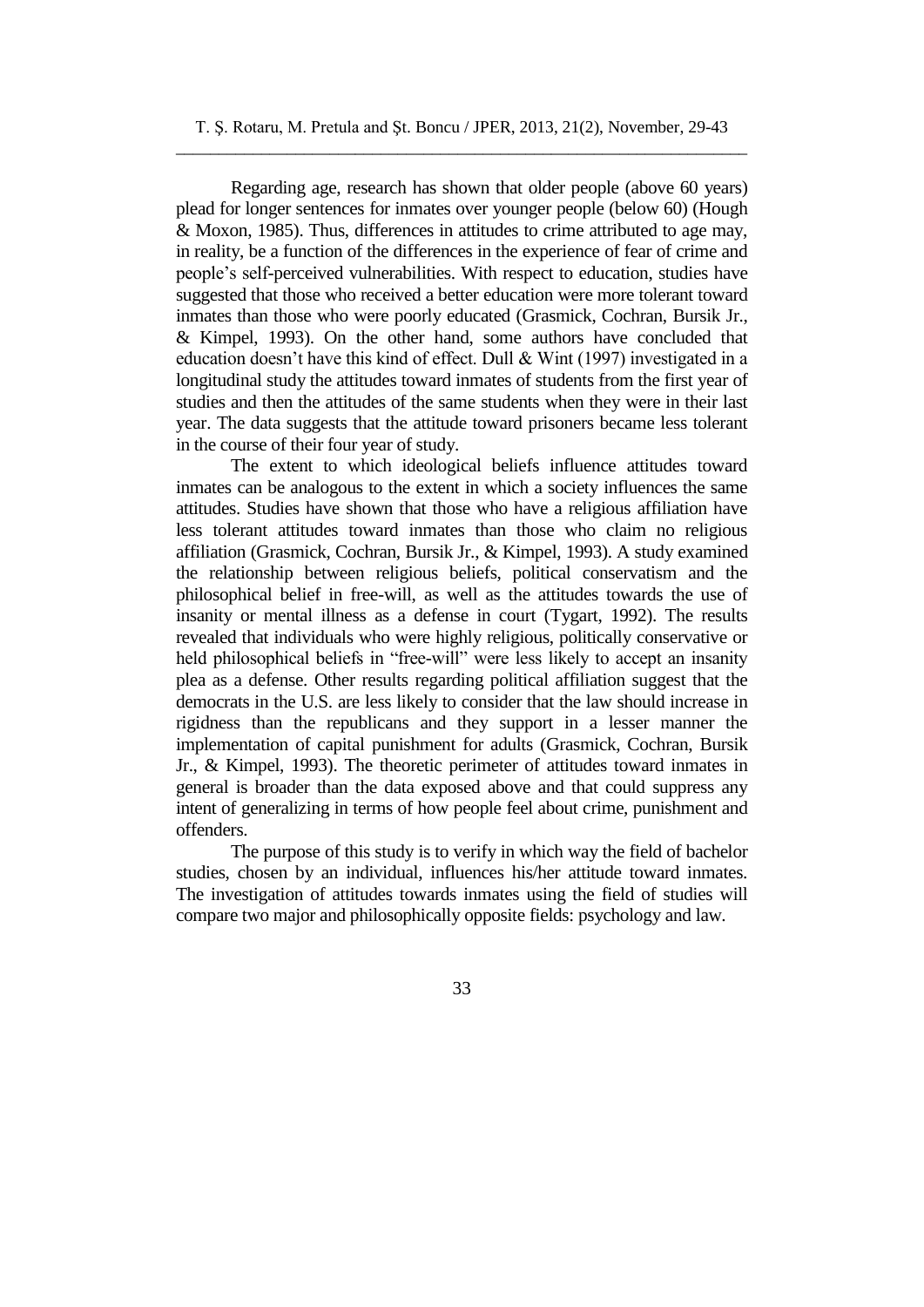T. Ş. Rotaru, M. Pretula and Şt. Boncu / JPER, 2013, 21(2), November, 29-43 \_\_\_\_\_\_\_\_\_\_\_\_\_\_\_\_\_\_\_\_\_\_\_\_\_\_\_\_\_\_\_\_\_\_\_\_\_\_\_\_\_\_\_\_\_\_\_\_\_\_\_\_\_\_\_\_\_\_\_\_\_\_\_\_\_\_\_

### **Objectives**

There is a certain amount of literature pertaining to the differences in attitudes toward inmates and other social concerns based on education. None of them addressed specifically the difference between psychology and law as field of studies in shaping this attitude. In this present study we investigate whether the attitude towards inmates is influenced by field of studies, background and year of bachelor's studies. We test whether there is a significant difference between Law and Psychology students concerning their attitude toward inmates. These two areas of study were chosen because the information involved in the curriculum is related to the phenomenon of delinquency, and has different philosophical points of view. The second purpose of this study was to verify if the background of the respondent influences his/her attitude toward inmates. We predicted certain differences that arise between people who come from the city and those coming from the countryside. Furthermore, we expect differences between the scores obtained by freshmen students and students in their last year of study, given the presumed effect of higher education.

### **Method**

#### *Participants*

The participants for this study consisted of 379 volunteer students from a convenience sample, 81 males and 298 females. They were studying Psychology ( $N=154$ ), Law ( $N=116$ ), and Geography ( $N=109$ ). This last area of study was considered a neutral group because the topics involved in the academic curriculum have less to do with delinquency. The participants primarily consisted of freshmen  $(N=172)$  and students from the last year of study ( $N=207$ ). Almost half of them were born in the countryside ( $N=171$ ), and the rest have their background in the city (N=208).

### *Instruments*

For this research we used the Attitude toward Inmates questionnaire that was designed by Lorraine, Gramling, Melvin and Gardner (1985). The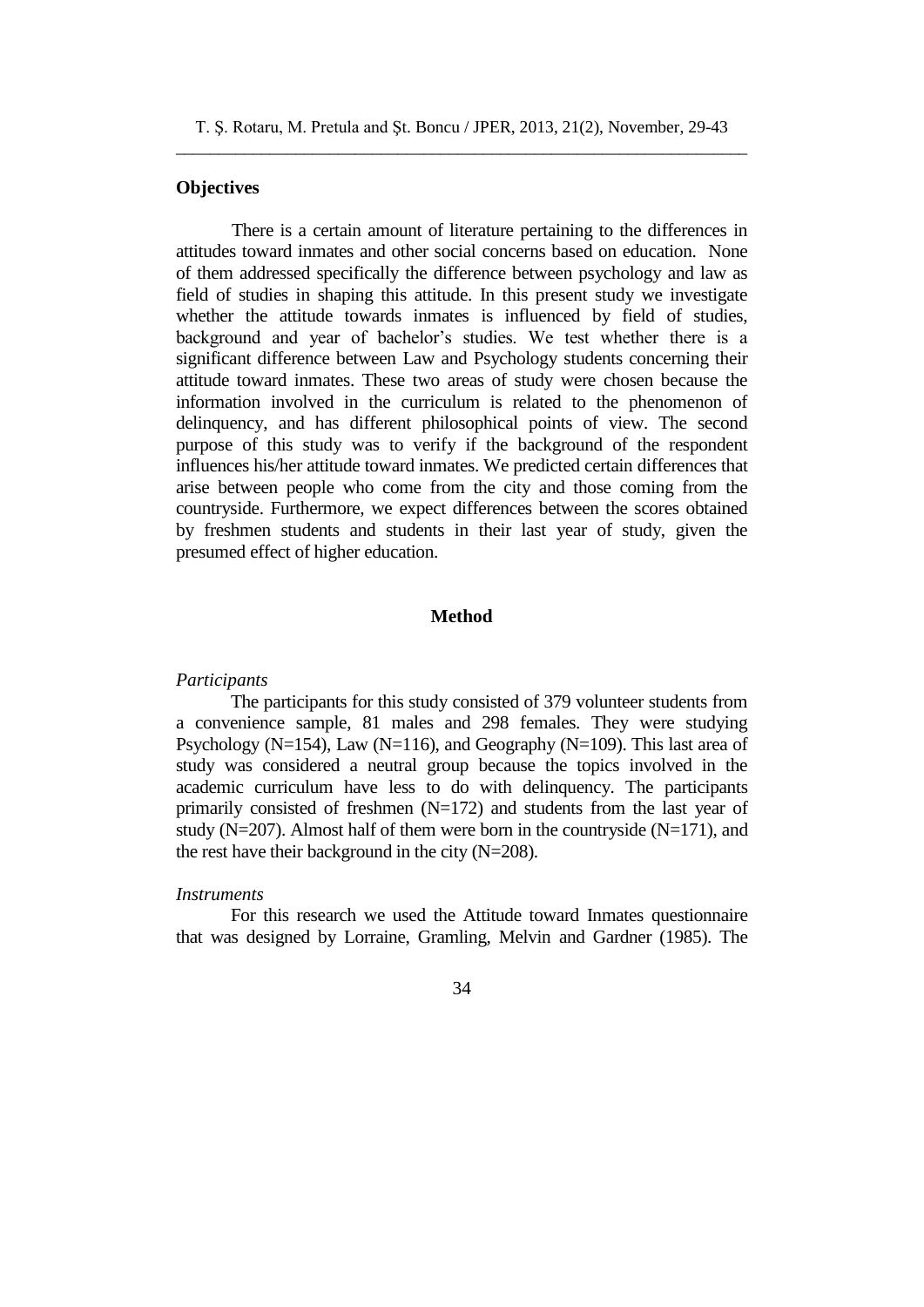questionnaire contains 36 items that can be responded to using a 5 point Likert scale, 1 meaning strong disagreement, 2 disagreement, 3 indecision, 4 agreement, and 5 strong agreement. The score can take values between 36 and 180, 36 meaning the least tolerant attitude toward inmates (example of item: *"Inmates are just plain immoral"*) and 180 meaning the most tolerant attitude toward inmates (example of item: *"Most inmates have a capacity for love"*). The questionnaire was translated into Romanian and was pre-tested on 90 participants (30 from each area of study). After the pre-test, we obtained an internal consistency coefficient Alpha Cronbach of .88, a mean of scores of 120,07 and a standard deviation of 16,87.

### *Procedure*

The study was a 3 x 2 x 2 with independent samples. The independent variables were taken from areas of studies (psychology, law and geography), background (countryside or city) and year of study (first or last year of study) and the dependent variable was the attitude toward inmates. Each participant was approached in the 10 minutes breaks between classes or during the last twenty minutes of their courses. They filled in the questionnaire, indicating on the 5 point Likert type scale how they feel about each sentence presented.

### **Results and discussions**

The purpose of this study was to verify in which way the field of bachelor studies, chosen by an individual, influences his/her attitude toward inmates. None of the studies pertaining to what role education plays in shaping the attitudes toward inmates specifically addressed the differences between psychology and law as a field of study with different philosophies. We predicted an interaction effect between the independent variables (area of study, background and year of study) upon the dependent variable (attitude toward prisoners). We assumed that psychology students would have a more tolerant attitude toward inmates than law students given the obvious differences in the academic curriculum. Furthermore, we predicted that freshmen students would have different attitudes toward inmates than students in their last year of study. Besides that, we assume the importance of a respondent's background in measuring their attitudes.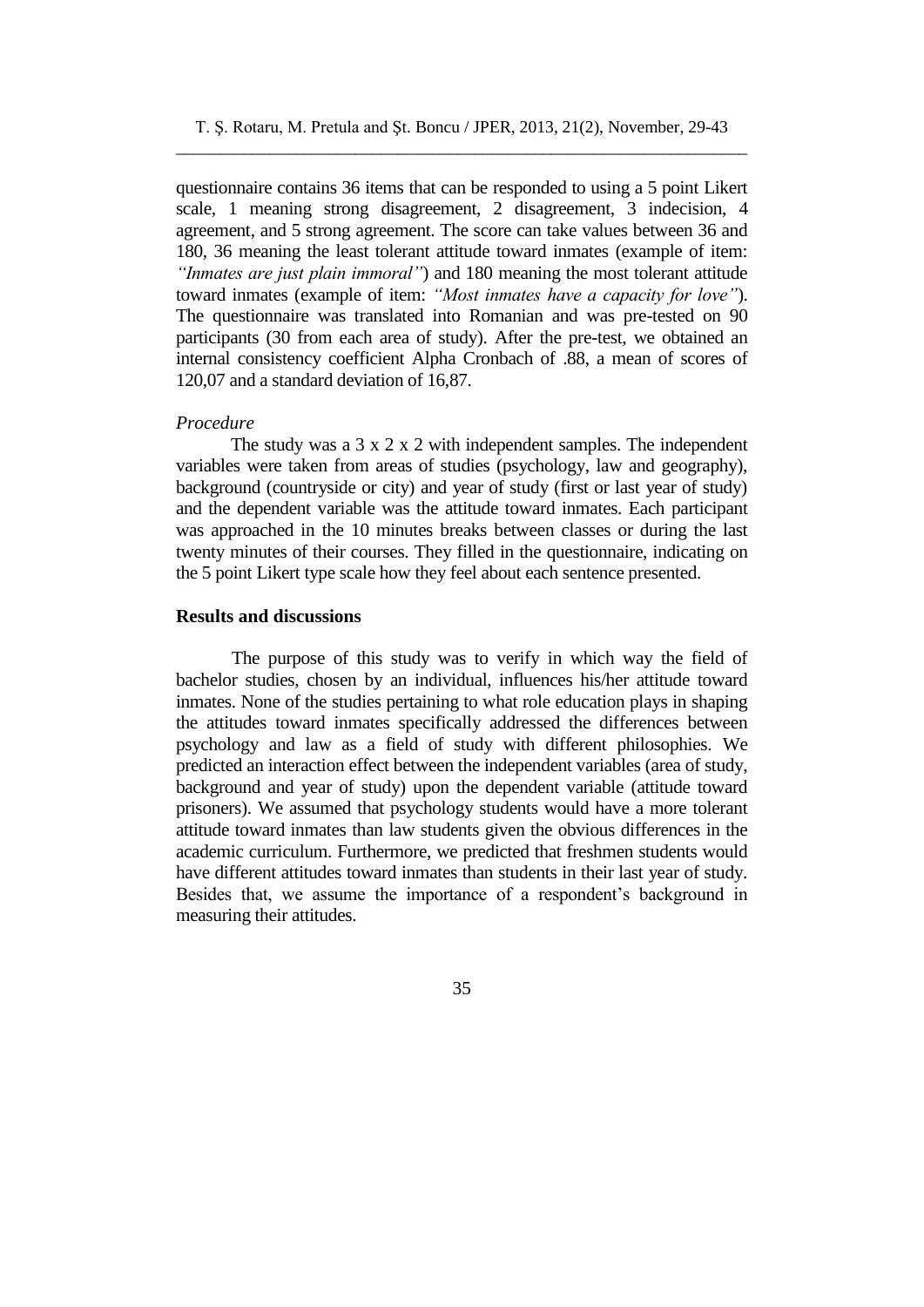For the analysis of the interaction effect we conducted a one-way ANOVA (General Linear Model - Univariate). The interaction effect between the three variables did not prove significant  $(F_{(2,367)}=0.99; p>0.05)$ . However, the interaction between the field of study and background reached a level of significance  $(F_{(2,367)}=3,42; p<.05)$ .

The statistical processing of the data revealed, besides the interaction effect, the main effect that each independent variable has on the attitude towards prisoners which we have mentioned below.

### *The main effect of the field of studies*

We predicted that the area of studies would have a main effect on the attitude towards inmates. Thus, we wanted to verify in which way the field of bachelor studies, chosen by an individual, influences his/her attitude toward prisoners depending on their background and year of study. The results show the fact that the field of studies has a certain influence upon the attitude towards inmates (F  $_{(2,367)}=47,21$ ; p<.01). Therefore, we can conclude that, next to other factors that can influence the attitude toward inmates, the field of bachelor studies is a relevant criterion for the way in which people perceive offenders. Moreover, we can observe that psychology students have more tolerant attitudes toward prisoners than law students. There, two areas of studies were chosen because both interact within the world of delinquency but in different ways as pointed out in literature (Clifford, 1995). The third level of the variable area of studies was geography. This field of study was chosen to fall between the scores obtained by psychology and law students and, as we predicted, it did so.

#### *The main effect of the background*

We also expected a main effect of the background of the respondents on their attitude towards inmates. There was a significant main effect for *background* ( $F_{(1,367)}$ =15,32; p<.01). This supports evidence from the literature that shows all kinds of differences between the people who were born and raised in the countryside and the people from the city.

### *The main effect of the year of study*

We also predicted that we would find a main effect of the year of study of the respondents on their attitudes toward prisoners. We found no main effect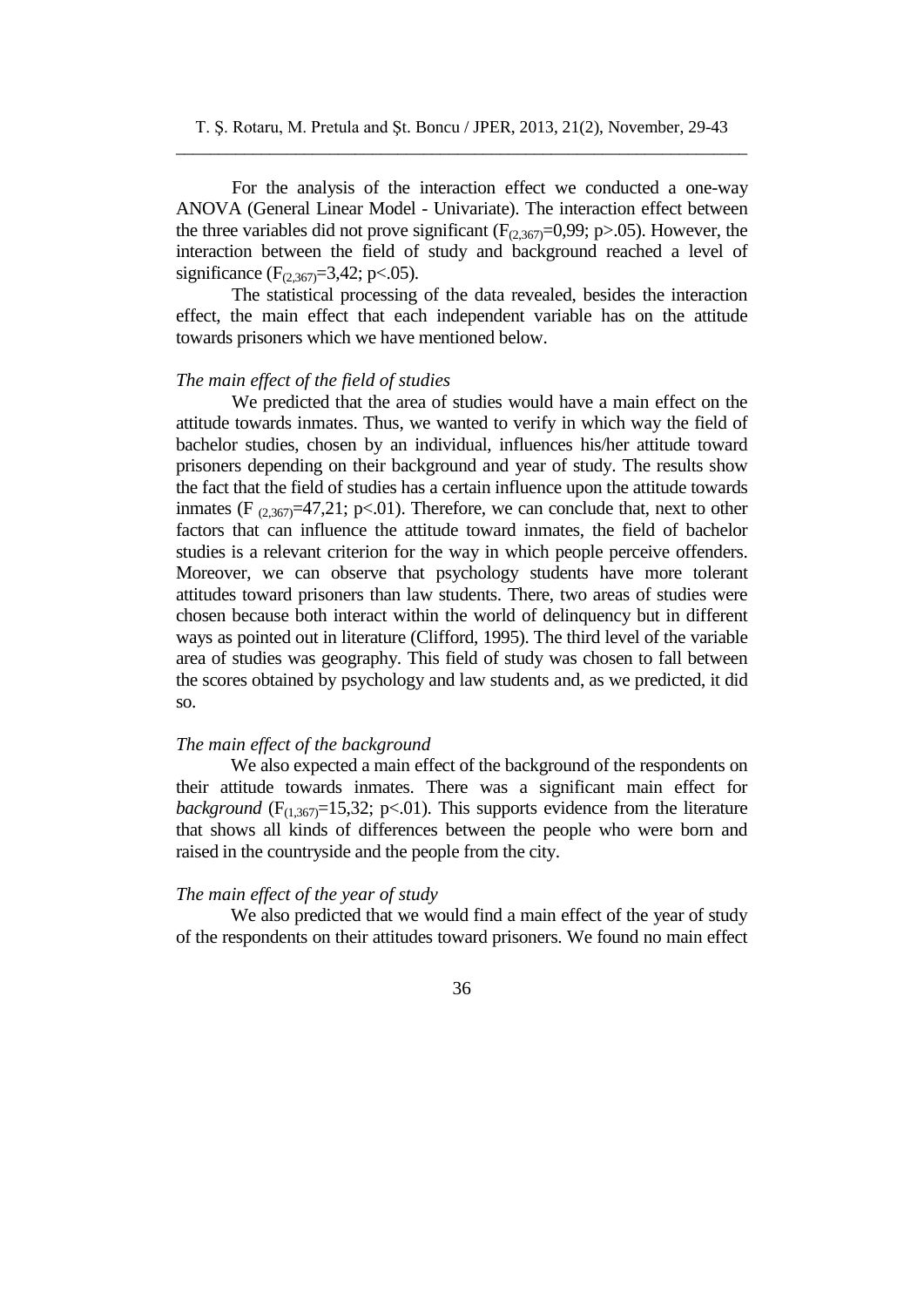of the year study of the respondents upon their attitude towards inmates  $(F<sub>(2,367)</sub>=0,19; p=.891 > .05)$ . The impact of this variable is meaningless; therefore we didn't use this variable in the latter statistical processing. We chose this variable because we thought that the attitude toward prisoners would change over the course of the years of study, and the students from the first year of study would have different attitudes from the senior students.

Taking into account the fact that only the area of studies and the background of the respondents had an effect upon the dependent variable, the next step was to see the interaction effect of these two variables. The results showed that there is an effect of interaction  $(F_{(2,367)}=3,42; p<.05)$ . Because we wanted to further investigate this effect we compared the scores of the areas of study for each background separately. In order to analyze these effects we used the orthogonal standardized contrasts Hellmert and Difference and then we calculated the effect size (d of Cohen).

In our sample, we found that:

- 1. Psychology students have a more tolerant attitude toward inmates than law students, no matter if they come from the countryside  $(t=6.92; p<.01;$ d=1,06) or city(t=7,27; p<.01; d=1,01).
- 2. Geography students have a more tolerant attitude toward inmates then law students no matter if they come from the countryside  $(t=5,50; \, p<.01;$ d=0,80) or city (t=2,43; p<.05; d=0,31).
- 3. Psychology students have a more tolerant attitude toward inmates than geography only when they come from the city  $(t=4,48; p<.01; d=0.58)$ , but not when they come from the countryside  $(t=0.89; p>0.05; d=0.12)$ .
- 4. Psychology students have a more tolerant attitude toward inmates than the students from both law and geography combined when they come from the countryside (t=4,68; p<.01; d=0,67) and when they come from the city  $(t=6,89; p<.01; d=0,95).$
- 5. Geography students have a more tolerant attitude toward inmates than psychology and law students combined when they come from the countryside ( $t=2,80$ ;  $p<.01$ ;  $d=0,39$ ) but not when they come from the city  $(t=1,09; p>0.05; d=0,14)$ .
- 6. Law students have a less tolerant attitude towards inmates than the psychology and geography students, combined when they come from the countryside  $(t=7,01; \ p<0.01; d=1,07)$  and when they come from the city  $(t=5,49; p<.01; d=0,73).$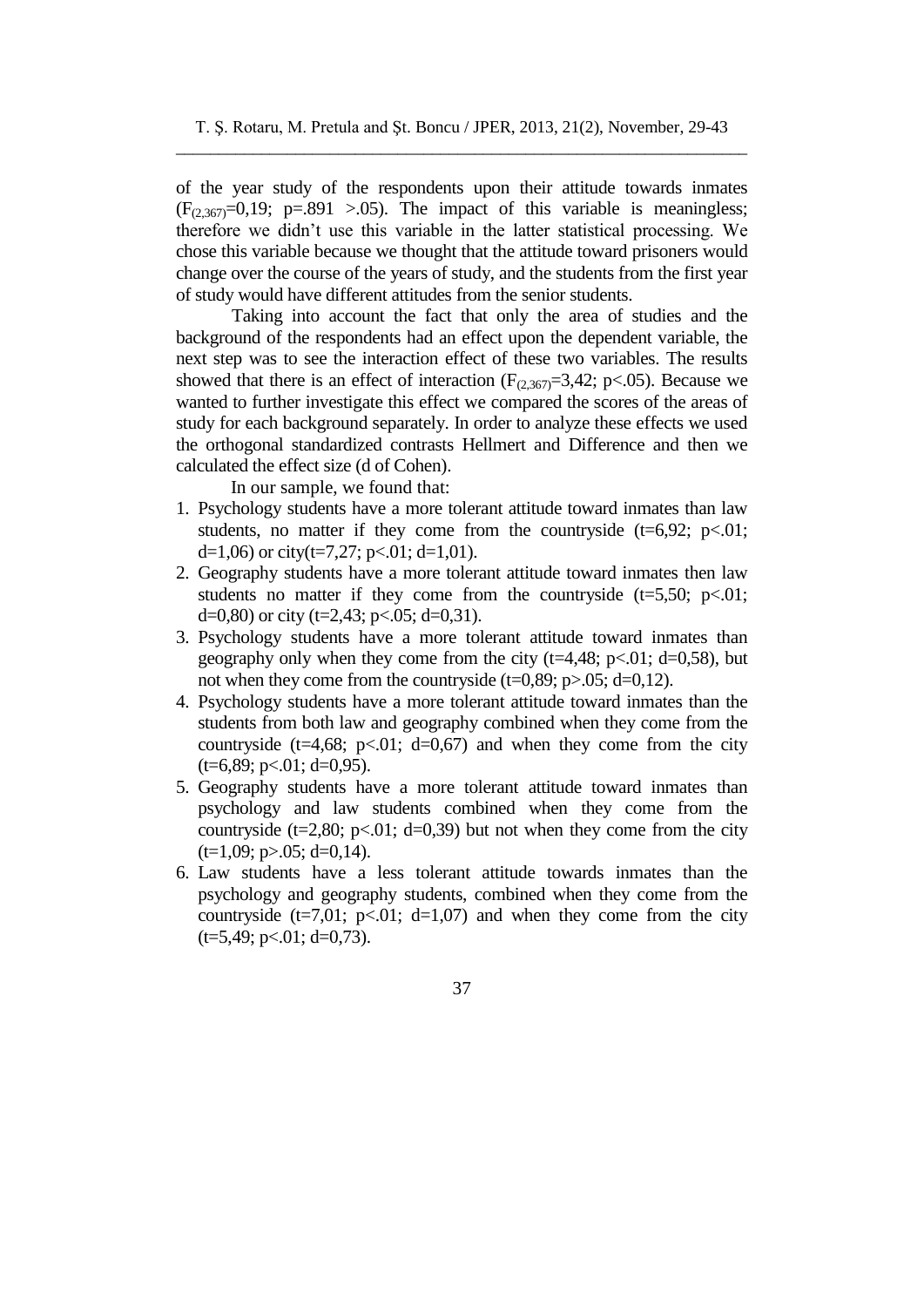Psychology students seem to have a more tolerant attitudes toward inmates than law students when both groups come from the countryside  $(t=6,92; p<.01; d=1,06)$  or from the city  $(t=7,27; p<.01; d=1,01)$ . The effect size is strong (above 0,80) in both cases. This result may be due, according to Clifford (1995), to the fact that psychologists believe to some degree in determinism (or causality) and that people's actions may be directed by other forces other than their own will. On the other hand, lawyers believe in freewill and free choice.

We also found that geography students have more tolerant attitudes towards inmates than those who study law. The effect size for those who come from the city is medium (t=2,43; p<.05; d=0,31) and for those who come from the countryside is strong  $(t=5,50; \, p<0.01; \, d=0.80)$ . This difference may be explained by the fact that those who live in the city are more familiar with the delinquency phenomenon, taking into account the assumption that places with more population (cities) have more offenders, and this could influence the tolerance that one experiences regarding inmates.

At the same time the results reveal that psychology students have a more tolerant attitude toward inmates than those who study geography when both groups come from the city  $(t=4,48; p<.01; d=0.58)$  but not when they come from the countryside(t=,89; p>.05; d=0,12). The effect size of the results registered for the students that come from the city is medium, indicating the fact that the lack of thorough information about the delinquency phenomenon doesn't necessarily imply a negative attitude toward inmates. This result can be correlated with the results obtained in the case when both groups came from the countryside, where geography students appear to have a more tolerant attitude toward inmates than those who study psychology, even if the size effect is small (t=,89; p>.05; d=.12).

Even so, when we compared the scores obtained by the psychology students with the other two groups (law and geography) we observed that those studying psychology have more tolerant attitudes toward inmates when they come from the countryside (t=4,68; p<.01; d=0,67) and when they come from the city ( $t=6,89$ ;  $p<.01$ ;  $d=0,95$ ). This result suggests that the high scores obtained by the geography department are in contrast the low scores obtained by the law students.

Other finding that we came across is the fact that geography students have more tolerant attitudes toward inmates than psychology and law students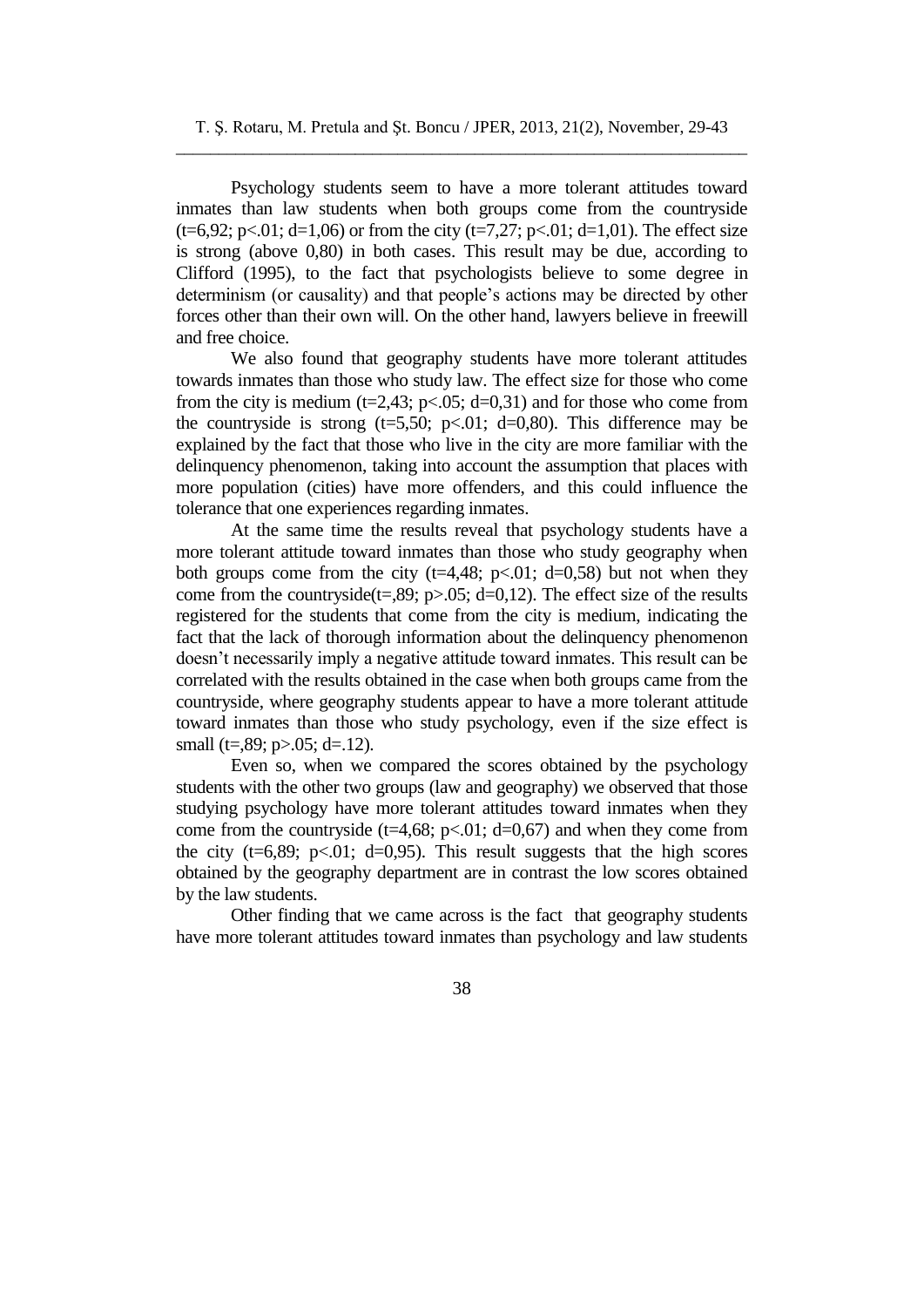combined when the groups come from the countryside  $(t=2,80; p<.01; d=0,39)$ but not when they come from the city  $(t=1,09; p>0.05; d=0,14)$ . These results confirm the data obtained until now, namely the fact that the low scores of the law students influence the high scores of the psychology students (with exception the case when the groups have their background in the city, although the effect size is small).

The last result that we found derives logically from the data exposed above and it refers to the fact that law students have less tolerant attitudes toward inmates than psychology and geography students combined when they come from the city ( $t=5,49$ ;  $p<.01$ ;  $d=0,73$ ) and also from the countryside  $(t=7.01; p<.01; d=1.07)$ . The effect size is strong in both cases.

The results revealed the fact that the variable year of study has no effect on the attitude toward inmates which might suggest that higher education doesn't change the way that prisoners are perceived. This is contrary to the findings from the longitudinal study of Dull and Wint (1997). These authors found that the attitudes of the senior students were quite different from the attitudes that the same students held in their freshmen year. Moreover, the review published by Wood and Viki (2004) contained information about the fact that people change their attitudes over the course of time. Our study didn't reveal a significant result in this matter. The reason for this could be the lack of a longitudinal study that would have captured the attitudes of the same respondents. However, this result could suggest the presence of a predisposition to follow a certain career, a predisposition that could be influenced by external factors (influence of family, the job of the parents and all kinds of relevant circumstances) as well as internal factors (traits of personality, values, beliefs etc.). Therefore, further investigation upon this predisposition might be conducted.

On the other hand, the results revealed a significant effect of the area of study upon the attitude toward inmates. The most important conclusion of our study is the fact that psychology students have more tolerant attitudes toward inmates than law students, a fact which is in contradiction with Grasmick et al. (1993) 's conclusion. In the case of the law students, in this present study, having better education doesn't make people's perceptions more tolerant regarding prisoners. On the other hand, the mentioned study could have implied a longer period of studies than in our case.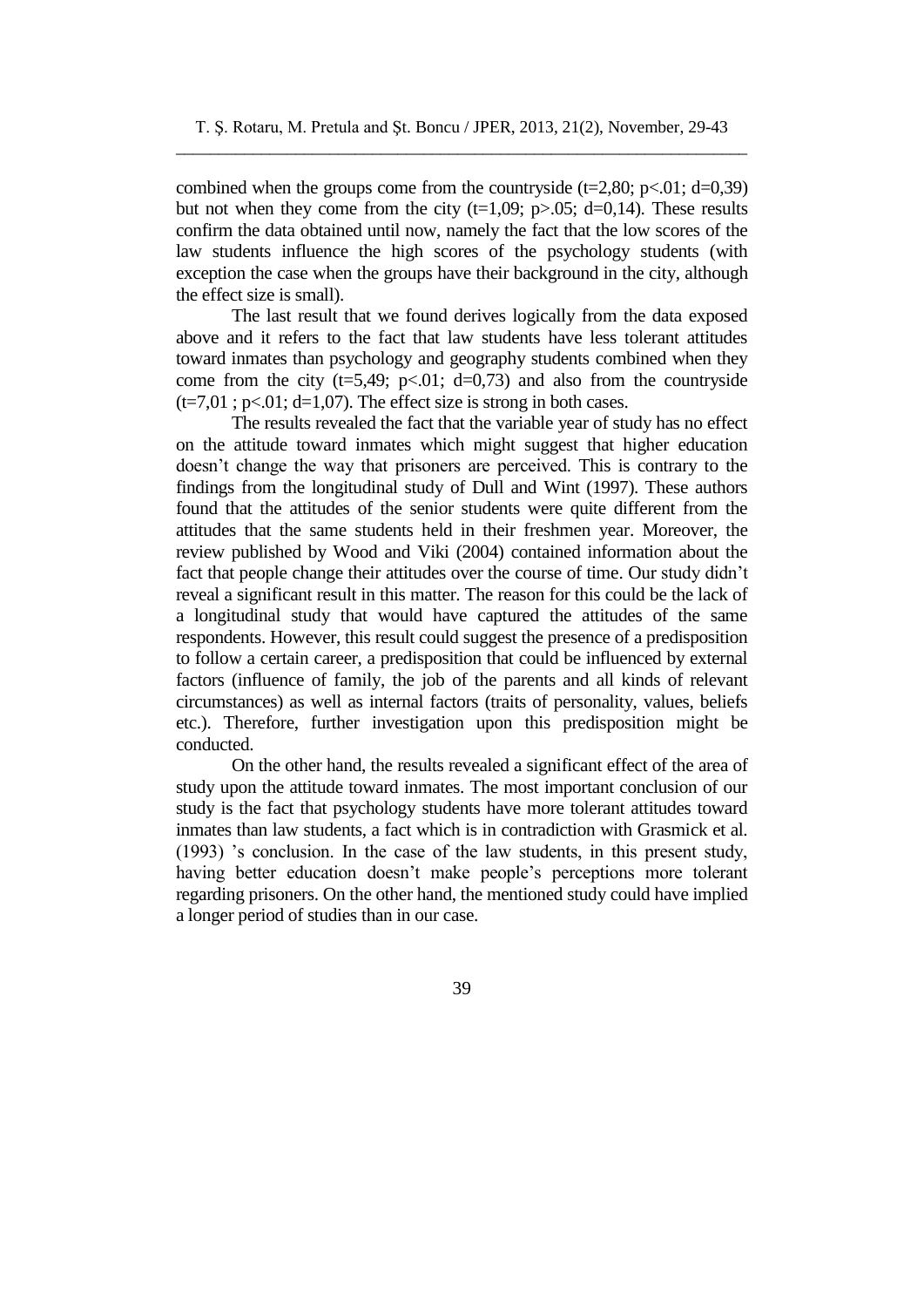In this present study we revealed the fact that psychology students have a more tolerant attitude toward inmates than law students when they come from the countryside or city. This conclusion is supported by the literature (Clifford, 1995) that specifies the different premises used by psychologists and lawyers regarding the motivations for one's behavior. Therefore, the attitude of the psychology students may be influenced by the belief that some inmates are victims of the unfavorable circumstances that occur in the context of a society which contains extreme social classes (people who are very rich and people who are very poor). Psychology is a science of multi determinism, and this can modify the attitude of a person upon their criminal act. For the attorney, the norm is unique, and besides the lack of judgment there is no excuse for the criminal act, maybe just some circumstances with a limited effect.

Other motivations invoked by the psychologists when it comes to considering the causes of certain behaviors may be of genetic nature. Moreover, because of the frequent informational contact with the pathology of society, the attitudes of the psychology students may be influenced by the belief that some prisoners committed certain offenses or crimes without the direct intention of doing so. On the other hand, the literature indicates that lawyers, for example, tend to dichotomize. Both concepts and facts (to indulge in a dichotomy) are pressed into categories, particularly alternatives. It is one thing, although dangerous in many senses, for people to be pressed into categories, such as 'mentally disordered' or not, criminal damage or not, but it extends right through to reasonable or unreasonable behavior. Lawyers and the law have great difficulty with relative concepts (Carson, 1995). On the other hand, psychologists are trained to analyze them with the purpose of obtaining a just and pertinent conclusion. The establishment of the mental condition is a controversial element of the interaction between psychologists and lawyers and one of the legal contexts in which psychologists have great influence. All this information explains at a certain level the scores obtained by the psychology and law students on the attitude scale. Yet, it is possible that the reported attitudes aren't representative for future psychologists and lawyers. There is a certain necessity of investigating the attitudes of those who already work in each area. These results may help us withdraw more pertinent conclusions.

As seen above, the psychology students have more tolerant attitudes toward prisoners than law students when they come from the countryside or city. However, for the direct observation of the effect that the background has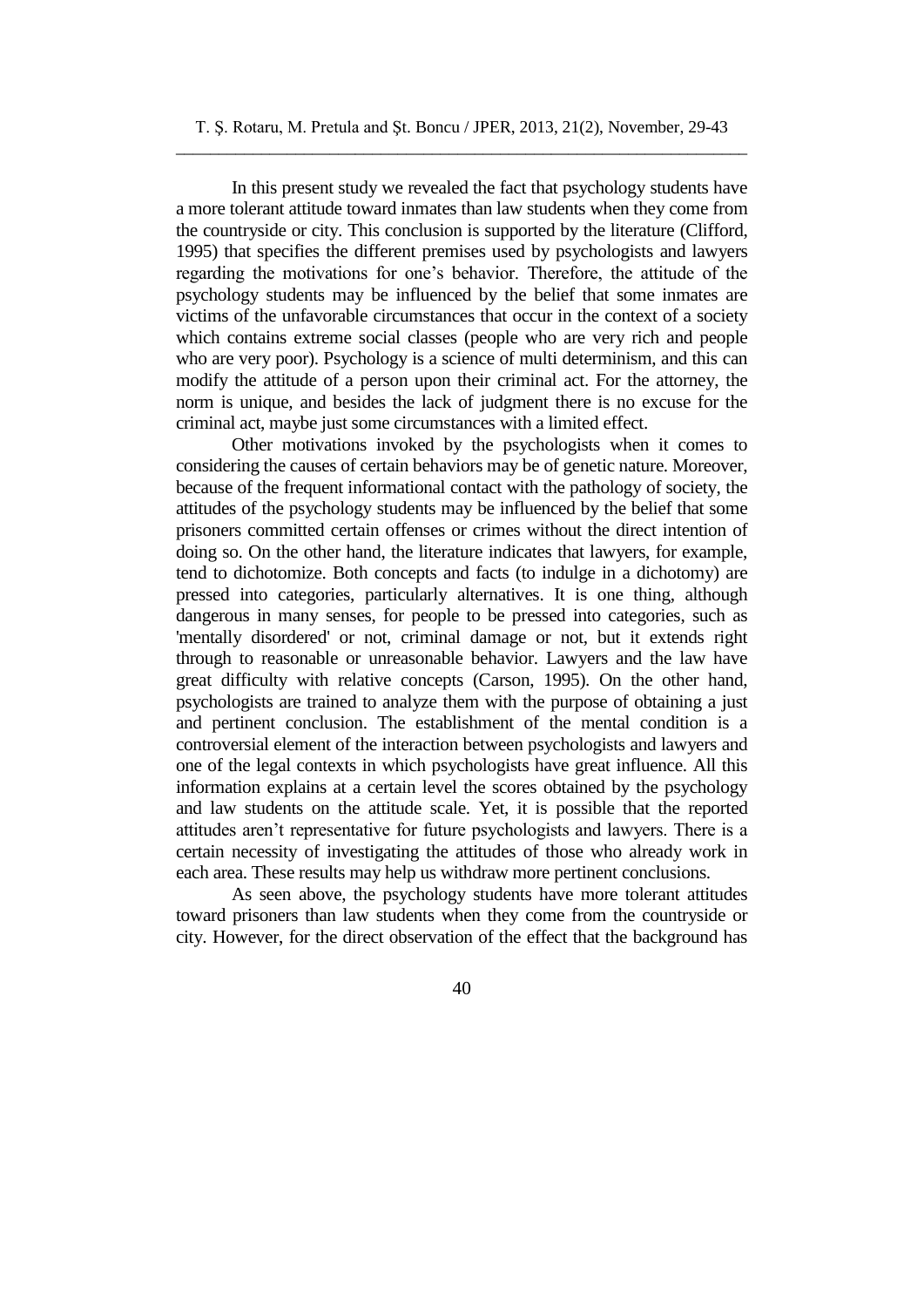on the attitudes, for example, the differences on attitudes between psychology students that come from the countryside and psychology students that have their background in the city, further investigation is necessary.

The purpose of this study was to verify in which way the field of bachelor studies, chosen by an individual, influences his/her attitude toward inmates considering their background and year of study. The lack of a main effect of the year of studies is, probably, due to the fact that, in our study, both freshmen and senior students are different people. Perhaps we could have found a significant effect if we had done a longitudinal study investigating the same students. We will consider this a limit of our study. On the other hand, we can observe a main effect of the area of study, a fact that could suggest that people have certain predispositions for certain jobs. This predisposition may be influenced by different sources (genetics, parental influence, mass-media influence etc.)

### **Conclusions**

None of the studies pertaining to what role education plays in shaping the attitudes toward inmates addressed specifically the difference between psychology and law as field of studies with opposing philosophies. The purpose of this study was to highlight the differences in attitudes toward inmates of psychology students and law students as the future practitioners in their fields, considering the subjects' background. Our data suggests that background influences one's attitude toward inmates more than the field of bachelor studies. Psychology students seem to be more tolerant in their attitudes toward inmates than law students. The different beliefs in freewill and determinism, respectively, could account for such differences in the attitudes toward inmates of psychology and law students. We found no difference between freshmen and seniors in the measures of our dependent variable. This might suggest that differences in attitudes toward inmates might be explained more easily thanks to an effect of self-selection when choosing the field of studies and less through an effect of education itself. More longitudinal studies and inclusion of younger subject might bring more information on the subject.

## *Limits of the study*

The first limit of our study regards the lack of influence of the variable year of study upon the attitude toward inmates. Thus, in order to highlight the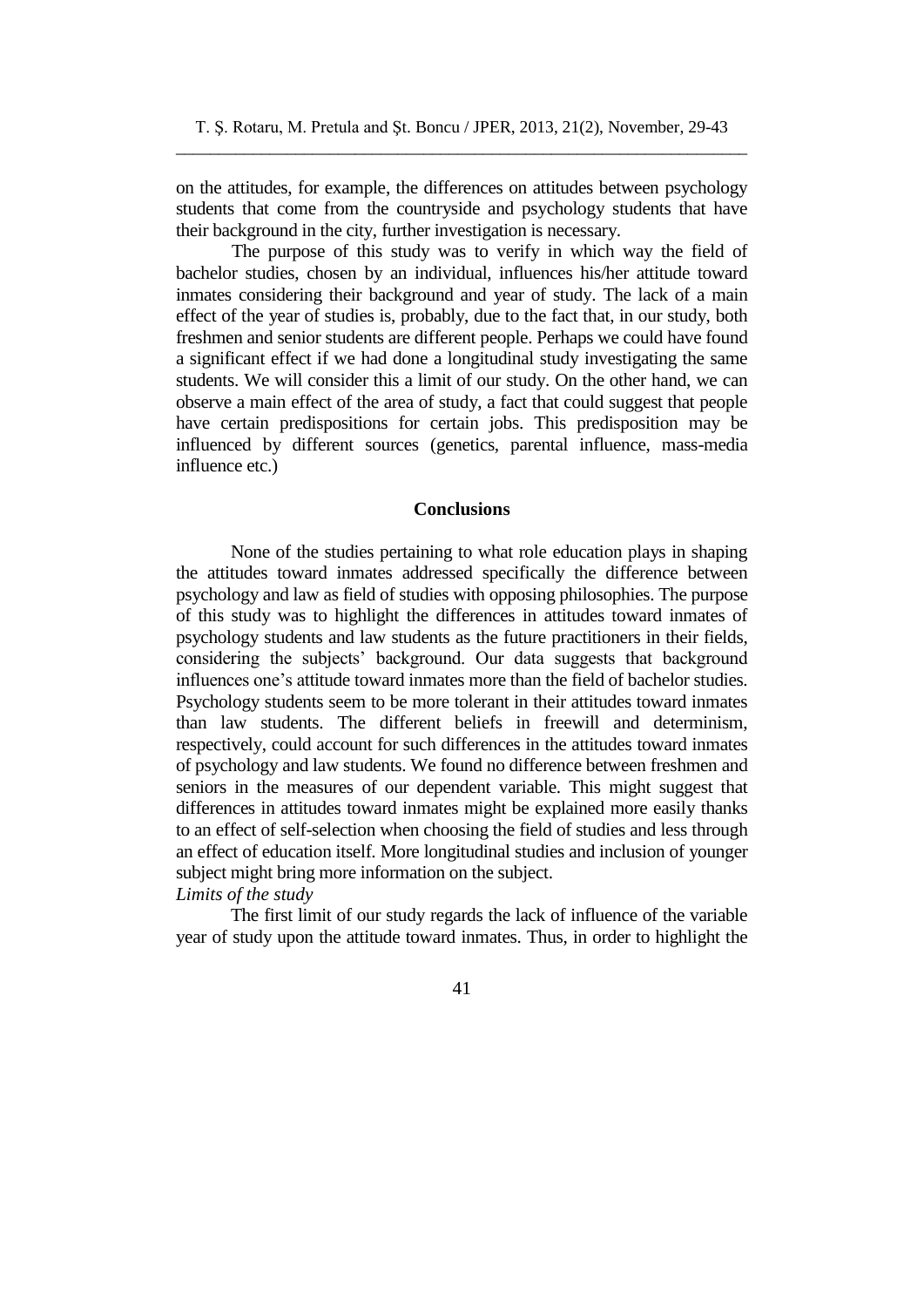effect of higher education there is a need to investigate the attitudes of the same students in different temporal moments (for example students in the first and then the last years of study). Another important limit of our study is the fact that the reported attitudes of students might not reflect the attitudes of future psychologists and attorneys. Also, the number of the respondents diminished when this interaction  $3 \times 2 \times 2$  was done. Consequently, there is a difficulty when it comes to creating a representative sample of subjects which restrains the possibility of generalizing the results to the whole population. Other limits of our study refer to the possible influence of some confounding variables (for example, some personality traits that influence one's decision to pursue a certain career and could influence one's attitude) as well as the reduced number of male respondents. Future studies could bring more precision through a longitudinal analysis and measures beginning earlier in the life of respondents.

#### **References**

- Carson, D. (2003) "Psychology and Law, a Subdiscipline, an Interdisciplinary Collaboration or a Project". In D. Carson & R. Bull (Eds.), *Handobook of psychology in Legal Contexts* (pp. 1-30). 2<sup>nd</sup> Edition. Chichester, UK: John Wiley & Sons.
- Clifford, B. (2003). Methodology: law's adopting and adapting to Psychology's Methods and Findings. In D. Carson & R. Bull (Eds.), Handobook of psychology in Legal Contexts. (pp. 605-624). 2<sup>nd</sup> Edition. Chichester, UK: John Wiley & Sons.
- Cucoş, C. (1996). *Pedagogie* [Pedagogy]*.* Iaşi: Polirom.
- Elger, B. S. (2005). Attitudes of Future Lawyers and Psychologists to the Use of Genetic Testing for Criminal Behavior. *Cambridge Quarterly of Healthcare Ethics*, *14*(3), 329-345.
- Frederick, W. (1985). The variable effects of education on liberal attitudes: A comparative-historical analysis of anti-Semitism using public opinion survey data. *American Sociological Review*, *50*(4), 458-474.
- Grasmick, H. G., Cochran, J. K., Bursik Jr., R. J., & Kimpel, M. (1993). Religion, punitive justice and support for the death penalty. *Justice Quarterly*, *10*(2), 289-314.